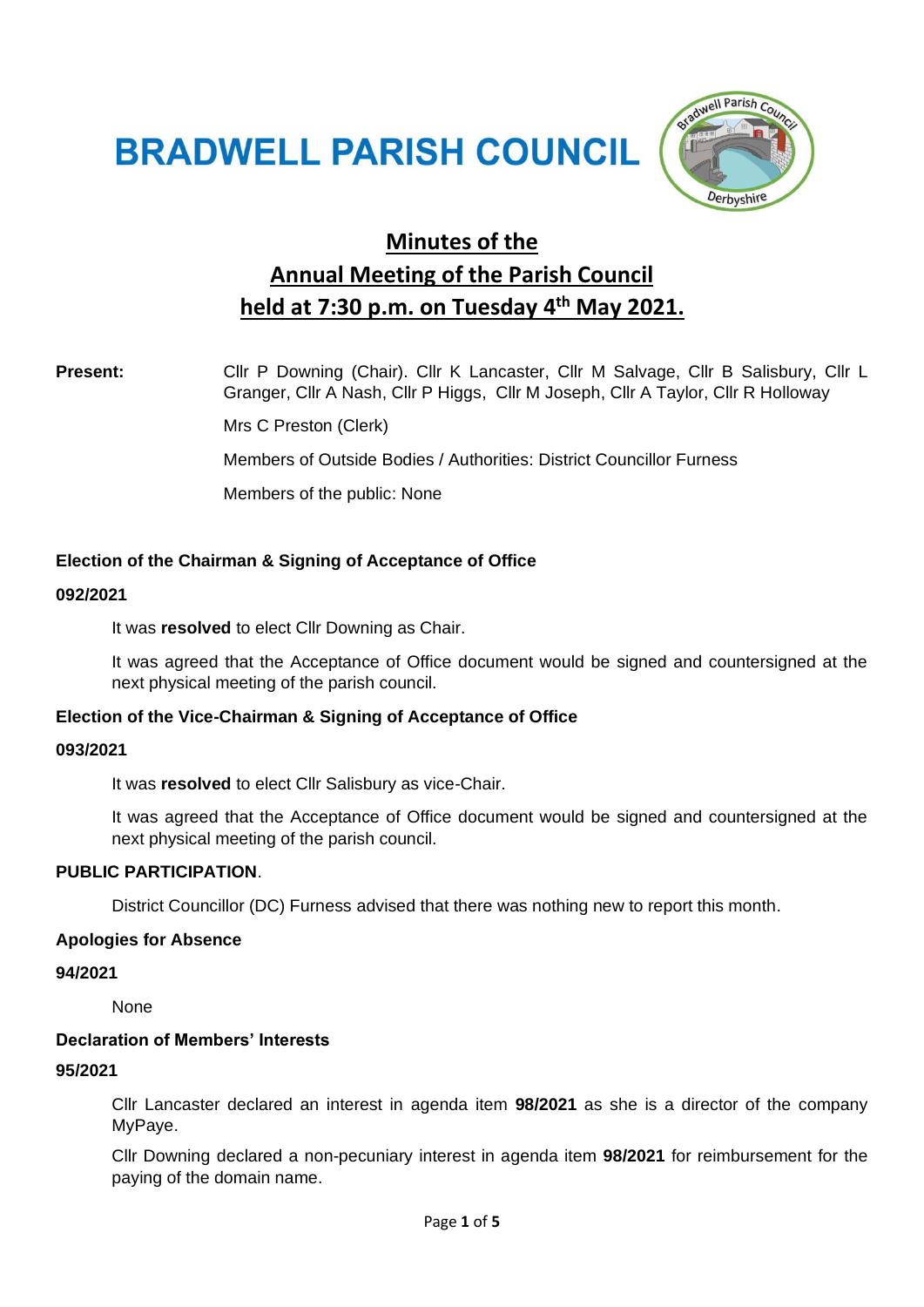# **Appointment to Committees and External Representation (Guide 10 mins)**

# **096/2021**

The current committees were reviewed, and committee chairs were appointed. Committee members were also appointed to all committees.

# **Acceptance and Signing of Previous Minutes and Matters Arising**

#### **97/2021**

It was **resolved** to accept the minutes of the Parish Council Meeting of 06/04/2021.

#### **98/2021 CONFIDENTIAL INFORMATION**

It was resolved that in view of the confidential nature of the business about to be transacted, it is advisable in the public interest that the press and public be temporarily excluded, and that they be instructed to withdraw.

The reasons given for this exclusion is - terms of tenders, and proposals and counterproposals in negotiations for contracts.

The council received a report from a working group of four councillors and advised that a dialogue had been started and they were currently reviewing various options. It was agreed that they would report back their finding to council in a timely manner.

The confidential section of the meeting was concluded, and the meeting re-opened to the public.

It was **resolved** to accept the minutes of the Extraordinary Parish Council Meeting of 13/04/2021.

#### **Financial Matters**

#### **99/2021**

It was **resolved** to authorise the 7 financial transactions from April below, together with 6 supplementary transactions.

| <b>Ref</b> | <b>Payee</b>                      | <b>Description</b>                        | <b>Amount</b><br>£ | <b>Cheque</b>       |
|------------|-----------------------------------|-------------------------------------------|--------------------|---------------------|
| 01         | Xero                              | Monthly direct debit                      | 28.80              | <b>Direct Debit</b> |
| 02         | E.ON                              | Monthly electricity charge                | 7.00               | <b>Direct Debit</b> |
| 03         | Mr A Samwell                      | Bus shelter cleaning                      | 10.00              | <b>BACS</b>         |
| 04         | <b>Methodist Church</b>           | S137 grant payment                        | 500.00             | <b>BACS</b>         |
| 05         | <b>Nest</b>                       | Pension contributions                     | 56.18              | <b>Direct Debit</b> |
| 06         | <b>HMRC</b>                       | National Insurance payments               | 8.75               | <b>BACS</b>         |
| 07         | C Preston                         | Salary                                    | 772.38             | <b>BACS</b>         |
|            | <b>Payee</b>                      | <b>Description</b>                        | <b>Amount</b>      | <b>Cheque</b>       |
| 01         | <b>Charlie Staves</b>             | Playground inspections                    | 40.00              | <b>BACS</b>         |
| 02         | Amazon                            | Printer ink                               | 18.82              | <b>BACS</b>         |
| 03         | <b>DALC</b>                       | Cllr training - Cllr Taylor               | 50.00              | <b>BACS</b>         |
| 04         | <b>Water Plus</b>                 | Water charges for toilet block            | 435.20             | <b>Debit Card</b>   |
| 05         | A & J Cleaning<br><b>Services</b> | <b>Cleaning of Public</b><br>Conveniences | 236.64             | <b>BACS</b>         |
|            |                                   |                                           |                    |                     |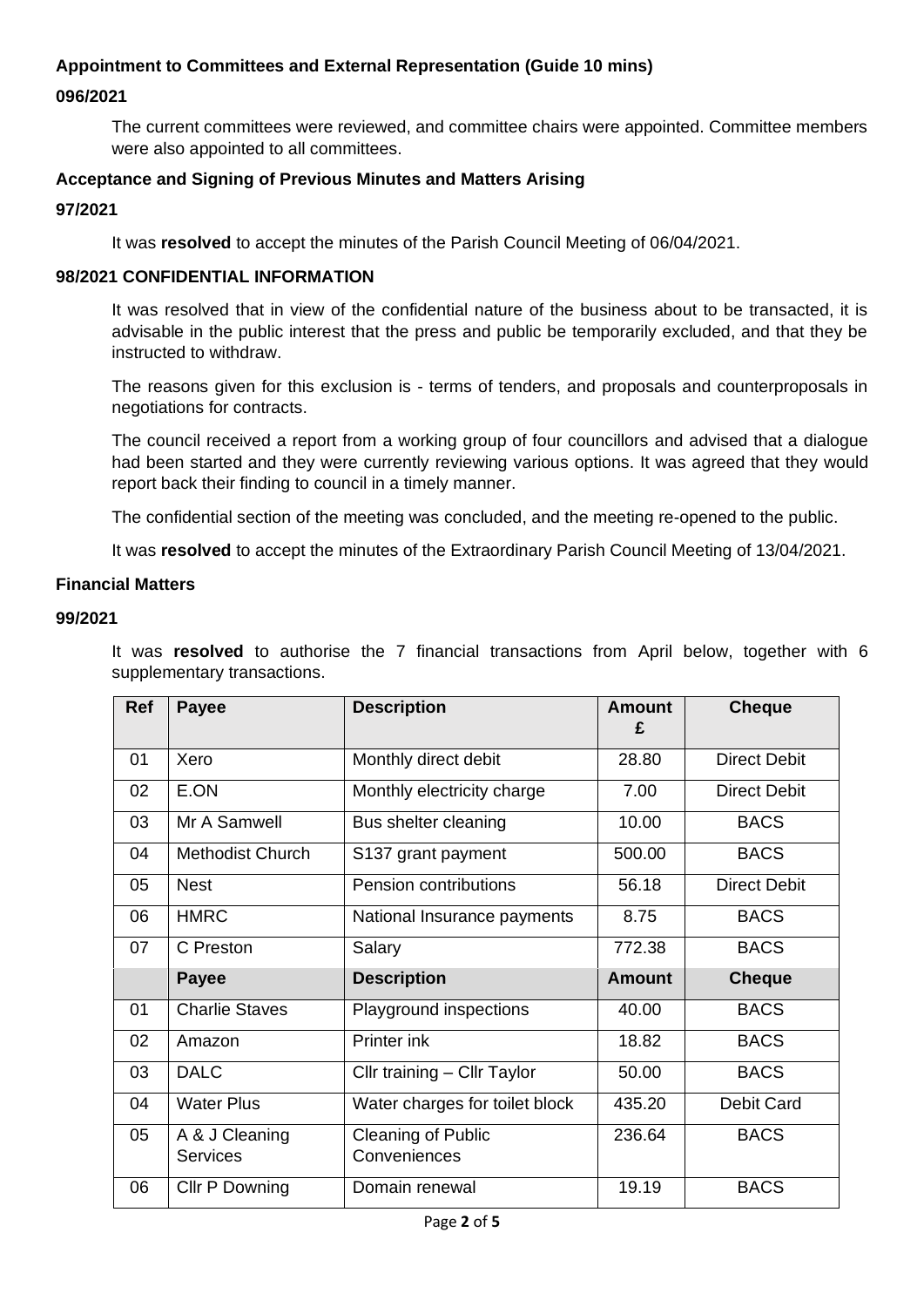# **Other Financial Matters**

#### **100/2021**

The Annual Governance Statement (Section 1) of the council's 2020/21 Annual Return was reviewed and it was agreed that Cllr Downing would sign the form at the next physical meeting of the parish council prior to submission to the external auditor.

#### **101/2021**

The Co-operative bank account statement was reviewed by Cllr Lancaster and it was **resolved** to move the precept payment from the Co-operative bank into the Unity Bank accounts

**ACTION:** Cllr Lancaster to arrange transfer of the money.

#### **102/2021**

Council considered the S137 grant application from Bradwell Sports Club towards the cost of a new defibrillator and resolved to award a grant of £666.

**ACTION:** Clerk to add the payment to the June schedule of payments

#### **Parish Council Processes**

#### **103/2021**

The Terms of Reference of the Carnival, Public Amenities, Finance, Administration and Training and Community Resilience Committees were reviewed, and it was decided to adopt these documents for the coming year.

#### **104/2021**

The current version, 'Standing Orders and Chairmanship' published by NALC in 2003, was reviewed and the council **resolved** to adopt this document for the coming year.

#### **105/2021**

All councillors confirmed that there are no changes to their information on the Register of Disclosable Pecuniary Interests

# **106/2021**

The Financial Regulations were reviewed, and it was **resolved** to adopt this document for the coming year.

#### **107/2021**

The council policies were reviewed, and it was **resolved** to adopt these documents for the coming year.

#### **Parish Issues / Initiatives**

#### **108/2021**

Cllr Lancaster presented the quote from CloudyIT for implementation of Microsoft 365 to council. The quote was reviewed, and it was **resolved** to proceed with most of the items offered on the quote.

**ACTION:** Clerk to contact CloudyIT Ltd and organise the implementation of the new system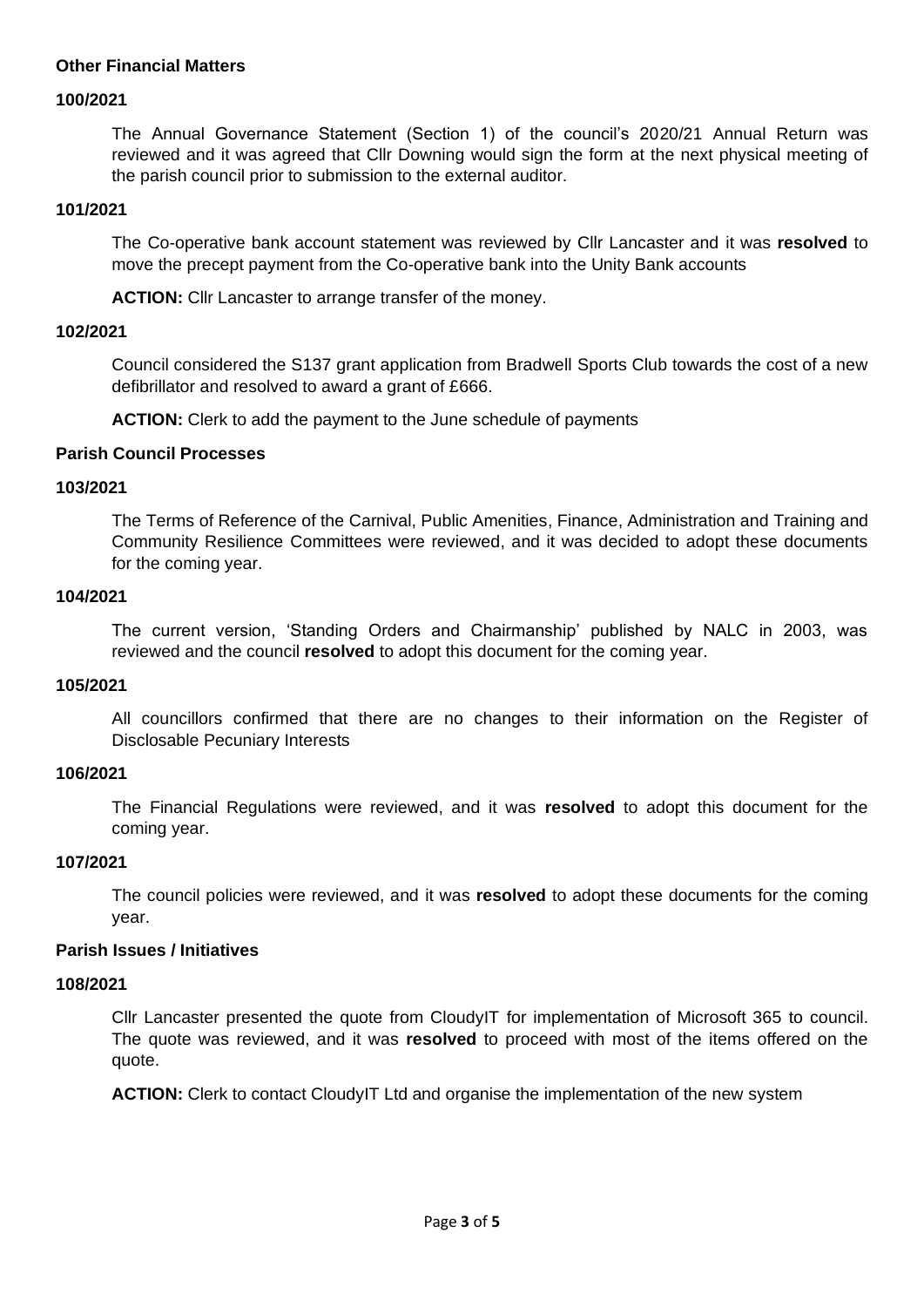#### **109/2021**

Cllr Nash advised that the working group were progressing with the work required to apply for change of use for the unused room in the toilet block at Town Bottom playing field with Peak District National Park Authority.

**ACTION:** Cllr Nash to advise councils of updates, when available.

#### **110/2021**

Cllr Joseph advised council that the working group, formed to carry out an audit of past council actions on issues to mitigate the effects of climate change and nature problems has created a framework to capture issues raised in both a report from Friends of the Earth and Bradwell Neighbourhood Plan. It was agreed that Cllr Holloway would join the working group.

**ACTION:** Cllr Joseph to keep council informed on how the group is progressing with the audit.

# **Parish Playing Fields, Open Spaces and Village Caretaking**

#### **111/2021**

The clerk confirmed that a figure of £650 per annum for rent has been agreed with Fisher German, agent for Severn Trent Water. Council have made some minor changes to the heads of terms document and it was **resolved** that the document is signed and returned to Fisher German, agent for Severn Trent Water.

**ACTION:** Clerk to sign document on behalf of council and return it to Fisher German, agent for Severn Trent Water.

#### **112/2021**

Cllr Salisbury advised that there was no update on the plans to clear the area of land behind the houses at Michlow Drive. Work is still to be completed but the current owners have not been able to confirm when the work would be completed.

**ACTION:** Cllr Salisbury to report back with an update, if available, at the next parish council meeting

#### **113/2021**

Council considered the proposal to submit an application for a Local Authority Treescapes Fund for tree-planting projects outside of woodland from Peak District National Park Authority (PDNPA) in collaboration with Derbyshire County Council (DCC). It was resolved that Cllr Joseph would speak to other parties in the village to see if they are interested in pursuing an application.

**ACTION:** Cllr Joseph would speak to other parties in the village to see if they are interested in pursuing an application.

#### **Highways & Rights of Way (Guide Time 5 minutes)**

# **114/2021**

Council reviewed the issue of car parking on the pavement outside of St Barnabas Church, Church Street and **resolved** to speak to the relevant authority about parking on pavements.

**ACTION:** Clerk to identify the relevant authority and write to them about the issue of parking on pavements in the village

#### **115/2021**

The following proposed road closure was noted :-

The DCC proposed road closure on Unnamed Road Section of B6049 From District Boundary to Junction with A6187 Brough on Sunday 9th May between 07:00 and 16:00 to facilitate carriageway repairs.

#### **116/2021**